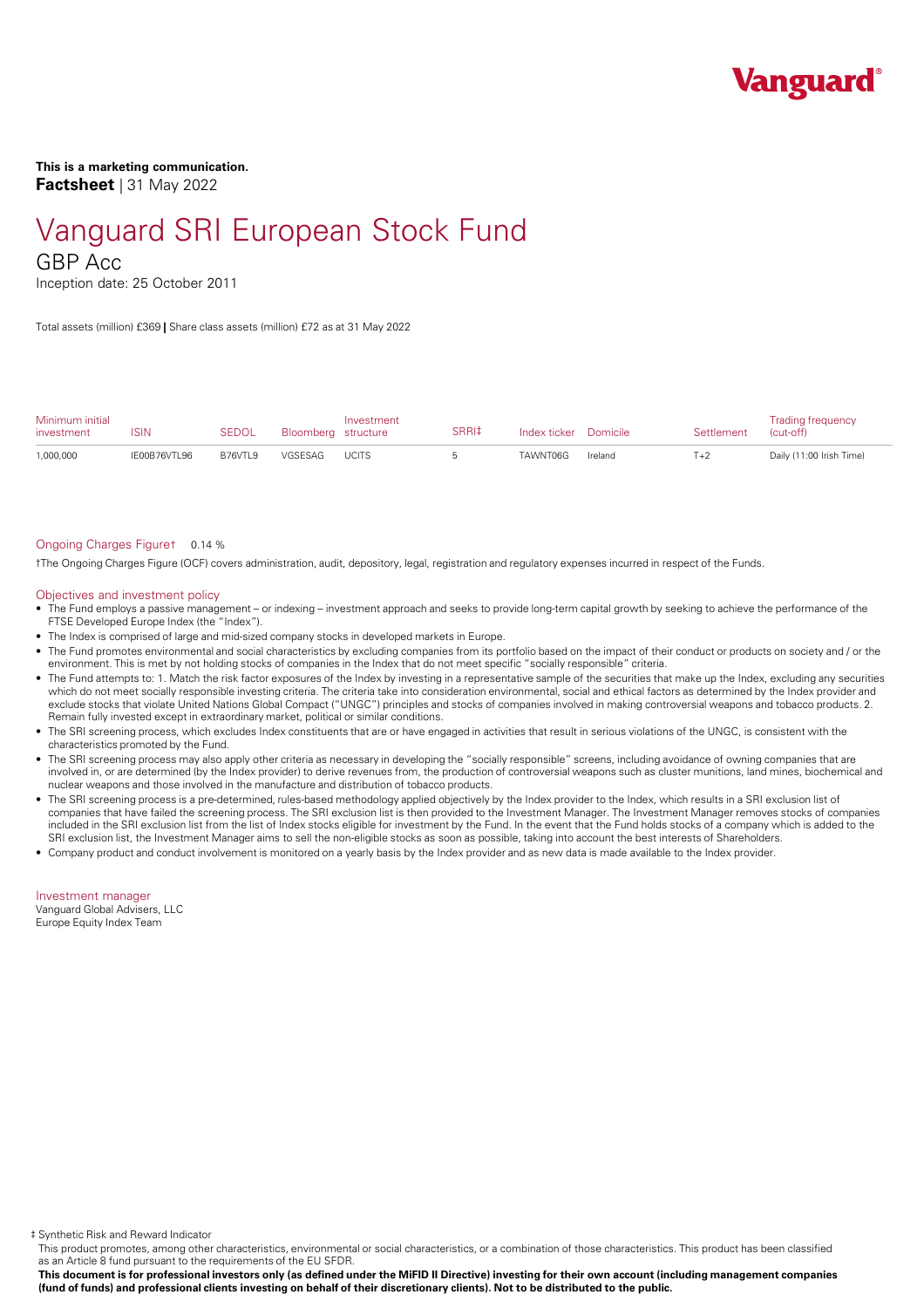### Vanguard SRI European Stock Fund GBP Acc

#### Performance summary\*\*

GBP**—**Vanguard SRI European Stock Fund Benchmark — FTSE Developed Europe Index



|                        | 01 Jun 2017<br>-<br>31 May 2018 | 01 Jun 2018<br>$\sim$<br>31 May 2019 | 01 Jun 2019<br>-<br>31 May 2020 | 01 Jun 2020<br>31 May 2021 | 01 Jun 2021<br>31 May 2022 |
|------------------------|---------------------------------|--------------------------------------|---------------------------------|----------------------------|----------------------------|
| Fund (Net of expenses) | $1.42\%$                        | $-1.05\%$                            | -0.80%                          | 25.43%                     | $.06\%$                    |
| <b>Benchmark</b>       | 1.92%                           | $-0.16\%$                            | $-2.09\%$                       | 24.39%                     | $.03\%$                    |

| Performance**          | month | Quarter | Year to<br>date | year | 3 years | 5 years | 10 years | Since<br>inception |
|------------------------|-------|---------|-----------------|------|---------|---------|----------|--------------------|
| Fund (Net of expenses) | 0.19% | 0.76%   | $-6.30%$        | .06% | 7.94%   | 4.76%   | 9.59%    | 8.39%              |
| Benchmark              | 0.27% | 0.71%   | $-5.97%$        | .03% | 7.16%   | 4.60%   | 9.61%    | 8.39%              |

\*\*In this document the performance displayed for the Fund(s) and therefore relative performance to the benchmark index may be impacted by swing pricing. The NAV of a Fund may swing according to subscription/redemption activity so that transaction costs caused by these cashflows are notborne by the existing holders in a Fund. The benchmark index is not affected by swing pricing and therefore you may see tracking difference between the performance of the Fund and the benchmark. Performance and Data is calculated on closing NAV as at 31 May 2022.

**Past performance is not a reliable indicator of future results.**

Source: Vanguard; FTSE Developed Europe Index

#### Key investment risks

The value of equities and equity-related securities can be affected by daily stock market movements. Other influential factors include political, economic news, company earnings and significant corporate events. Movements in currency exchange rates can adversely affect the return of your investment.

Liquidity risk. Lower liquidity means there are insufficient buyers or sellers to allow the Fund to sell or buy investments readily.

Counterparty risk. The insolvency ofany institutions providing services such as safekeeping of assets or acting as counterparty to derivatives or other instruments, may expose the Fund to financial loss.

Index tracking risk.The Fund is not expected to track the performance of the Index at all times with perfect accuracy. The Fund is, however, expected to provide investment results that, before expenses, generally correspond to the price and yield performance of the Index.

Index sampling risk. As the Fund uses an index sampling technique whereby a representative sample of securities are selected to represent the Index, there is the risk that the securities selected for the Fund may not, in the aggregate, approximate the full Index.

Please also read the risk factors section in the prospectus and the Key Investor Information Document, both of which are available on the Vanguard website.

This product promotes, among other characteristics, environmental or social characteristics, or a combination of those characteristics. This product has been classified as an Article 8 fund pursuant to the requirements of the EU SFDR.

This document is for professional investors only (as defined under the MiFID II Directive) investing for their own account (including management companies (fund of funds) and professional clients investing on behalf of their discretionary clients). Not to be distributed to the public.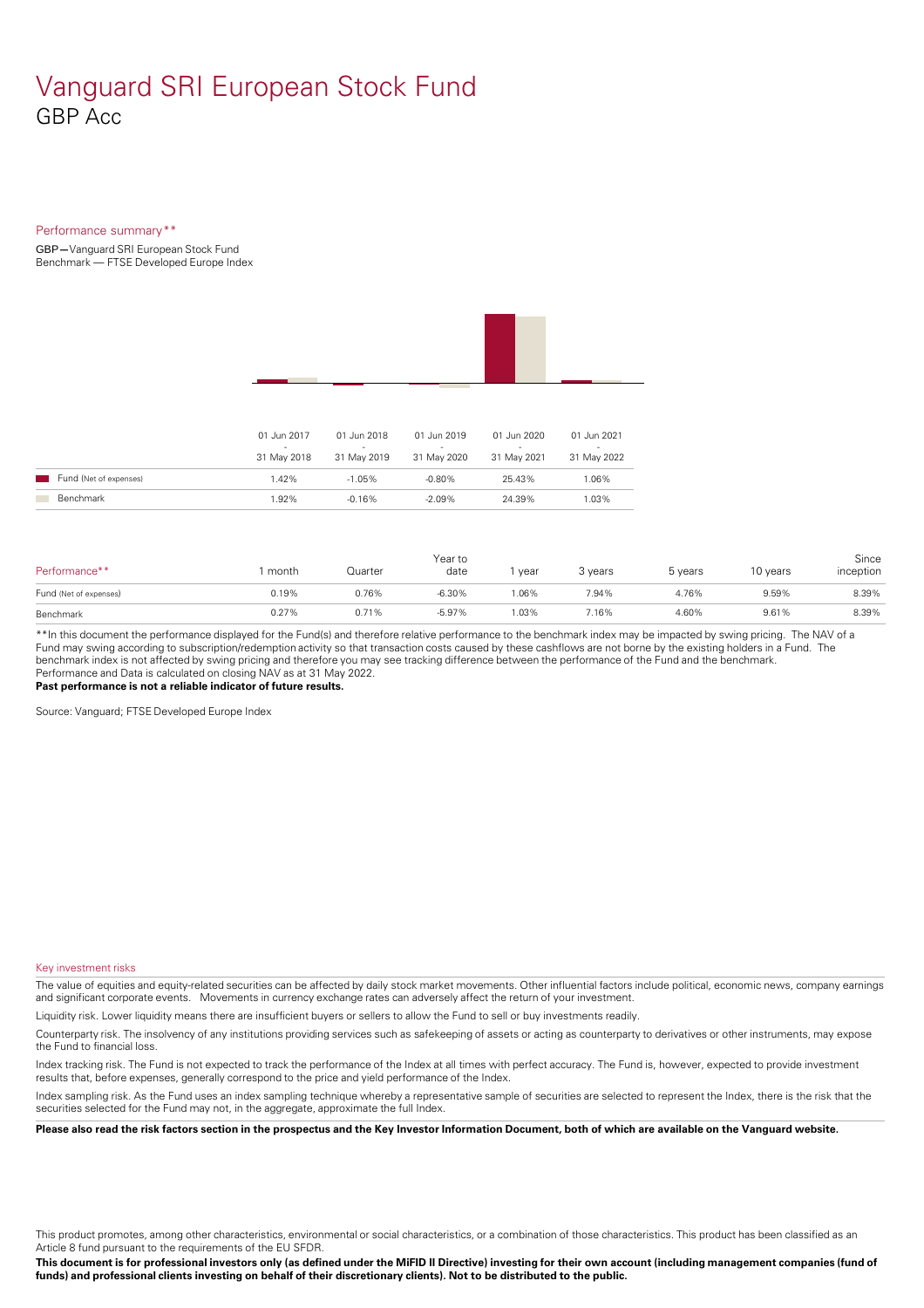## Vanguard SRI European Stock Fund GBP Acc

### Data as at 31 May 2022 unless otherwise stated.

| <b>Characteristics</b>  | Fund   | Benchmark | Тc                                |
|-------------------------|--------|-----------|-----------------------------------|
| Number of stocks        | 584    | 586       | $\overline{\mathsf{Ne}}$          |
| Median market cap       | £37.7B | £42.4B    | Ro                                |
| Price/earnings ratio    | 12.5x  | 12.8x     | Sh                                |
| Price/book ratio        | 1.8x   | 1.9x      | $\frac{1}{AS}$                    |
| Return on equity        | 12.8%  | 12.9%     | Ast                               |
| Earnings growth rate    | 8.4%   | 8.6%      | $\frac{\text{No}}{\text{No}}$     |
| Turnover rate           | $-12%$ |           |                                   |
| Equity yield (dividend) | 3.1%   | 3.1%      | <b>LVI</b>                        |
|                         |        |           | <b>Contract Contract Contract</b> |

The PTR (Portfolio Turnover Rate) approach considers the total security purchases and sales, the total subscriptions and redemptions and the average net assets of the fund to calculate the turnover figure. Data as at 31 March 2022.

| Top 10 holdings |
|-----------------|
|-----------------|

| Nestle SA                           | 3.4% |
|-------------------------------------|------|
| Roche Holding AG                    | 2.4  |
| Shell plc                           | 2.3  |
| ASML Holding NV                     | 2.2  |
| AstraZeneca plc                     | 2.0  |
| Novartis AG                         | 1.8  |
| Novo Nordisk A/S                    | 1.7  |
| LVMH Moet Hennessy Louis Vuitton SE | 1.6  |
| <b>TotalEnergies SE</b>             | 1.4  |
| Unilever                            | 1.2  |

Data as at 31 May 2022

#### Weighted exposure

| <b>Financials</b>             | 16.4% | Technology             | 6.5% |
|-------------------------------|-------|------------------------|------|
| <b>Health Care</b>            | 16.0  | <b>Basic Materials</b> | 6.0  |
| Industrials                   | 15.2  | <b>Utilities</b>       | 4.3  |
| <b>Consumer Discretionary</b> | 12.1  | Telecommunications     | 3.6  |
| Consumer Staples              | 11.2  | Real Estate            | 1.6  |
| Energy                        |       |                        |      |

Sector categories are based on the Industry Classification Benchmark system ("ICB"), except for the "Other" category (if applicable), which includes securities that have not been provided an ICB classification as of the effective reporting period.

#### Market allocation

| United Kingdom<br>and the state of the state of the state of the state of the state of the state of the state of the state of th | 25.2% | Sw   |
|----------------------------------------------------------------------------------------------------------------------------------|-------|------|
| France                                                                                                                           | 15.8  | Spa  |
| Switzerland                                                                                                                      | 15.5  | Ital |
| Germany                                                                                                                          | 12.8  | Dei  |
| Netherlands                                                                                                                      | 6.    | Finl |

| Sweden  | 5.1% |
|---------|------|
| Spain   | 4.1  |
| Italy   | 4.0  |
| Denmark | 3.9  |
| Finland | 2 በ  |

#### **Source: Vanguard**

#### **Glossary for fund characteristics**

The fund characteristics section above contains a number of metrics that professional investors use to value individual stocks against a market or index average. These metrics can also be used to value and compare funds to the market by taking the average of all the stocks held in the fund and comparing them to those of the fund's benchmark index. We've provided a definition of the terms used for your convenience.

**Median market cap (capitalisation)** looks at all companies in a mutual fund portfolio and calculates the mid point market capitalisation. Market capitalisation represents the aggregate value of a company's stock.

Price **earnings ratio (P/E ratio)** of a stock is the price paid for a share divided by the annual profit earned by the firm per share. A stock with a price of £10 a share, and earnings last year of £1 a share, would have a P/E ratio of 10.

Price book ratio compares a stock's market value to its book value (the accounting value of a stock). It is calculated by dividing the current closing price of the stock by the latest quarter's book value per share.

**Return on equity** is a measure of a company's profitability that reveals how much profit a company generates with the money shareholders have invested. **Earnings growth rate** is a measure of growth in a company's net income (what remains after subtracting all the costs from a company's revenues) over a specific period

(often one year). Earnings growth can apply to previous periods or estimated data for future periods. **Turnover rate** is the total value of sales and purchases of stocks by a fund, less any subscriptions and redemptions monies into or out of a fund, expressed as a percentage of the fund's average value, over a specified period (usually one year).

**Equity yield characteristics** reflects distributions declared over the past twelve months as a percentage of the mid-market unit price, as at the date shown. It does not include any preliminary charge and investors may be subject to tax on their distributions.

This product promotes, among other characteristics, environmental or social characteristics, or a combination of those characteristics. This product has been classified as an Article 8 fund pursuant to the requirements of the EU SFDR.

This document is for professional investors only (as defined under the MiFID II Directive) investing for their own account (including management companies (fund of funds) and professional clients investing on behalf of their discretionary clients). Not to be distributed to the public.